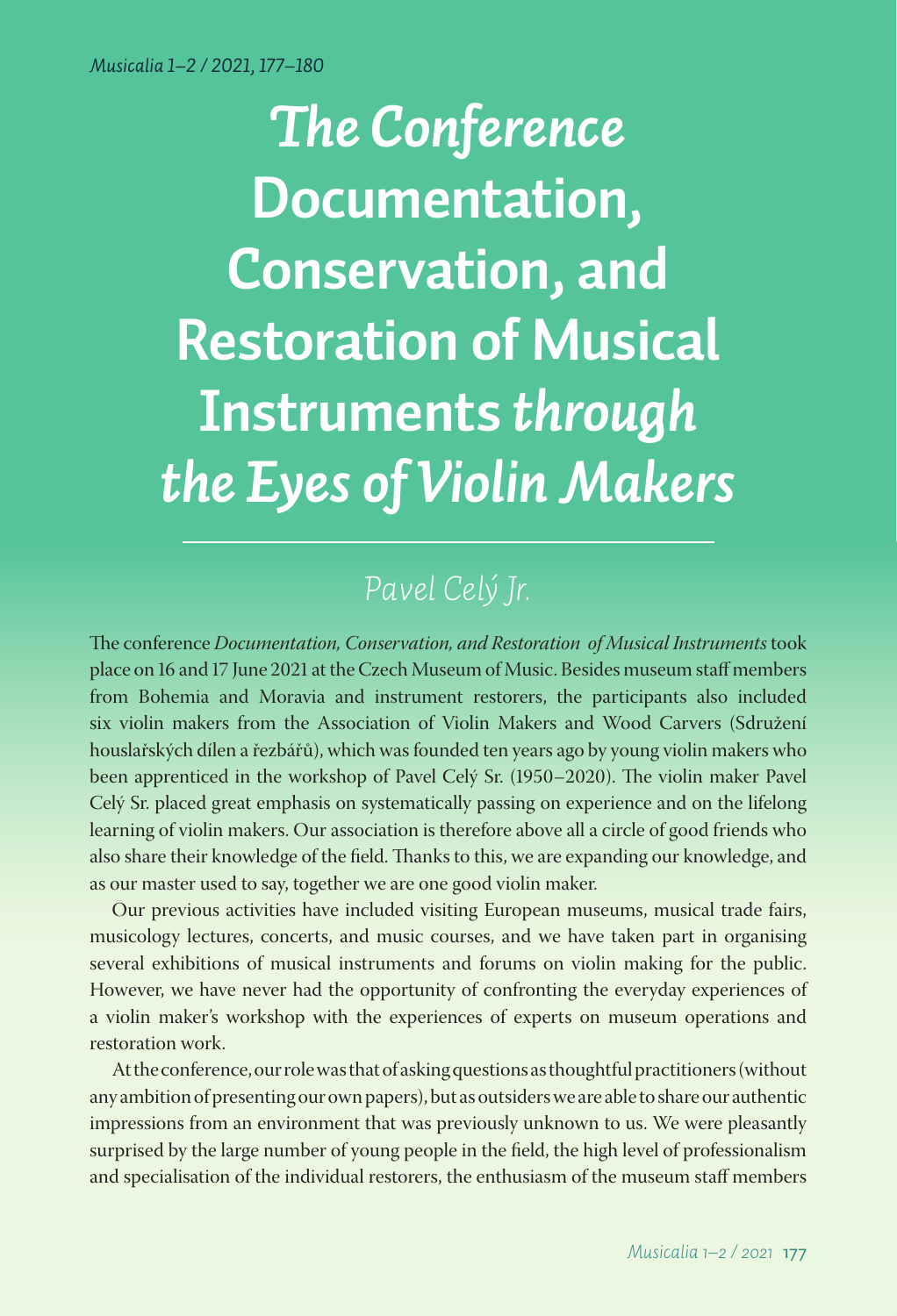## *Pavel Celý Jr.*

and curators, and also the openness of the restorers at the Methodological Centre for the Documentation, Conservation, and Restoration of Musical Instruments (MCMI) during the visit to the museum's workshops and the possibility for discussing specific repairs of instruments. Although the papers presented were very diverse and were aimed more at museum staff members, we took inspiration from many of them for our work as violin makers.

At first, Viktor Hruška's paper about the possibilities for the use of artificial intelligence and machine learning for shape analysis of violins sounded to us like science fiction, but with a sufficient quantity of data input (photographs of instruments) it enables, for example, the graphic depiction of the representation of individual schools of violin making based on the specific shape characteristics of instruments. The application's promising future possibilities were demonstrated on pictures of several



**The Conference** *Documentation, Conservation, and Restoration of Musical Instruments* through the Eyes of Photographers **/ Konference**  *Dokumentace, konzervace a restaurování hudebních nástrojů* očima fotografů © NM

hundred violins from the MIMO database (Musical Instrument Museums online), but for the more precise categorisation of instruments (geographically or to a specific school of instrument makers), the system would require more input data.

Tereza Žůrková, the head of the musical instrument department and chief organiser of the conference, described the basic principles of the documentation of musical instruments. The standards of photographic documentation of instruments are certainly also used by our violin making colleagues who create their own databases of instruments they have encountered in their workshops, and they are appraisers or forensic experts in the field.

Milan Guštar presented electronic recording equipment for monitoring works of art, such as year-round monitoring of the climate conditions for organs, but this equipment also offers many other uses. Thanks to wireless connections in real time and miniaturisation, it even allows the monitoring of musical instruments and museum exhibits during transport.

Hopefully it will soon be possible to create a complete interconnected database of historical manufacturers and musical instruments presented by Tomáš Slavický within the framework of the project MCMI. Every day in our workshops we encounter many instruments for which at least a rough estimate of age is needed for the choice of an appropriate restoration procedure. Among musicians, schools of the arts, and orchestras, there is a huge quantity of individually made and manufactured instruments in circulation mostly from the border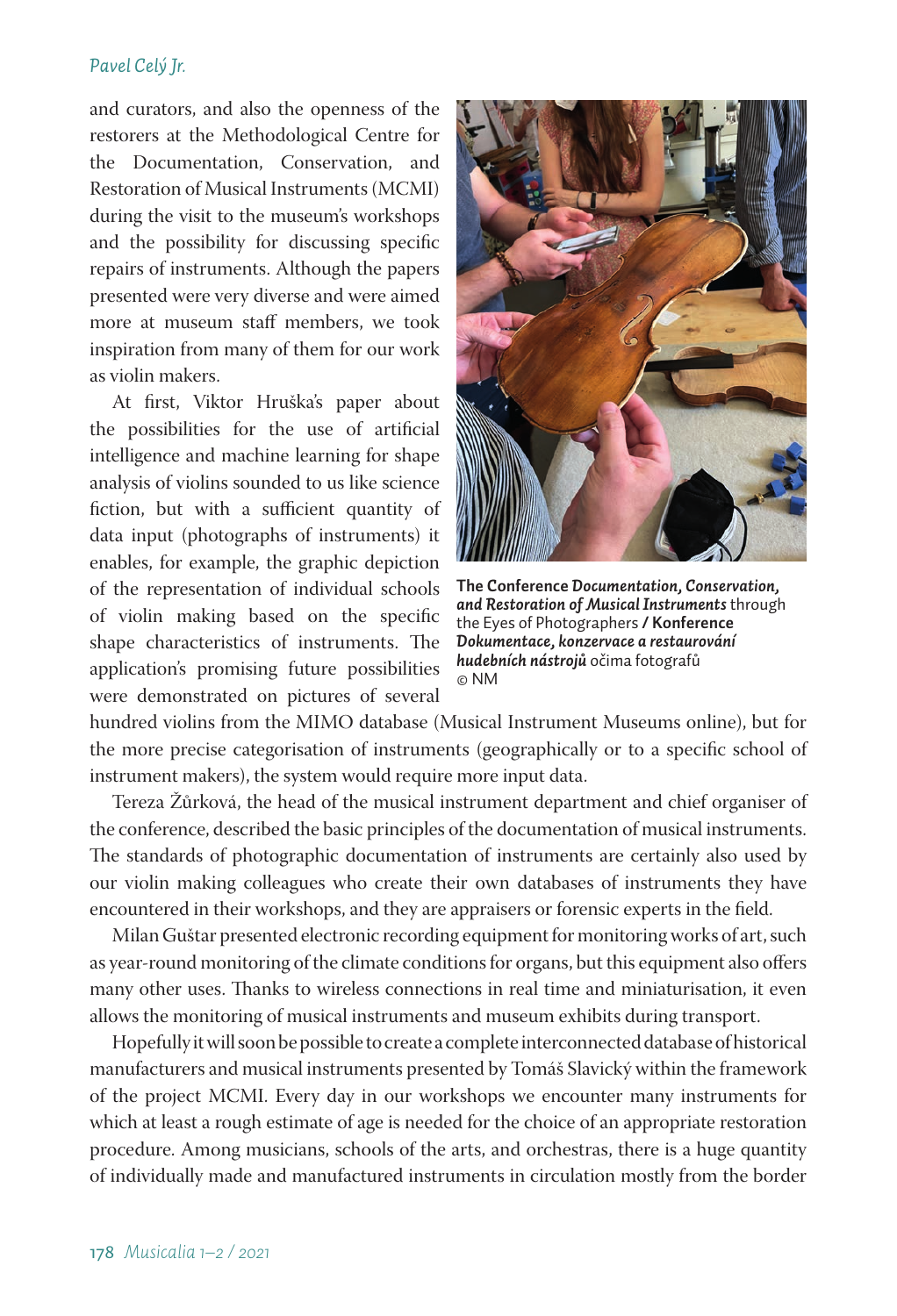## *The Conference* Documentation, Conservation, and Restoration of Musical Instruments



**Photography of the repairing of a Baroque contrabass** of Olomouc provenance **/ Fotografie z opravy barokního kontrabasu** olomoucké provenience Restored by / Restauroval Dominik Matúšů, 2019 © Dominik Matúšů

regions of the Czech Republic and the turn of the  $19<sup>th</sup>$  and  $20<sup>th</sup>$  centuries. That involves hundreds of manufacturers, violin makers, and merchants, and there is not yet a database of them in this country.

Jan Kříženecký spoke about the storage systems for musical instruments at museum depositories, and also about the possibility of radiation treatment of instruments that have been infested by fungus or insects that destroy wood. Of importance to us were contacts to institutions that perform these procedures, and in the future we will certainly take advantage of the possibility of treating the historically valuable instruments being restored in our workshops.

The big surprise for us at the conference was a paper by Veronika Sovková about the repairing of a Baroque contrabass of Olomouc provenience, which was coincidentally restored by Dominik Matúšů, one of our colleagues in the association. This unplanned connection between our work and musicological practice was enriching. The subsequent discussion revolved around a fundamental "dispute" over whether to restore and preserve an instrument merely as a museum exhibit or to repair it so as to restore its musical function. After consultation with an Olomouc museum, the contrabass in question was restored to a playable condition, and in the future it will be used occasionally for the authentic interpretation of early music. This required appropriate restoration procedures such as adjusting the neck angle and replacing the fingerboard, which had suffered woodworm damage, but retaining the original scroll. These are routine restoration techniques used by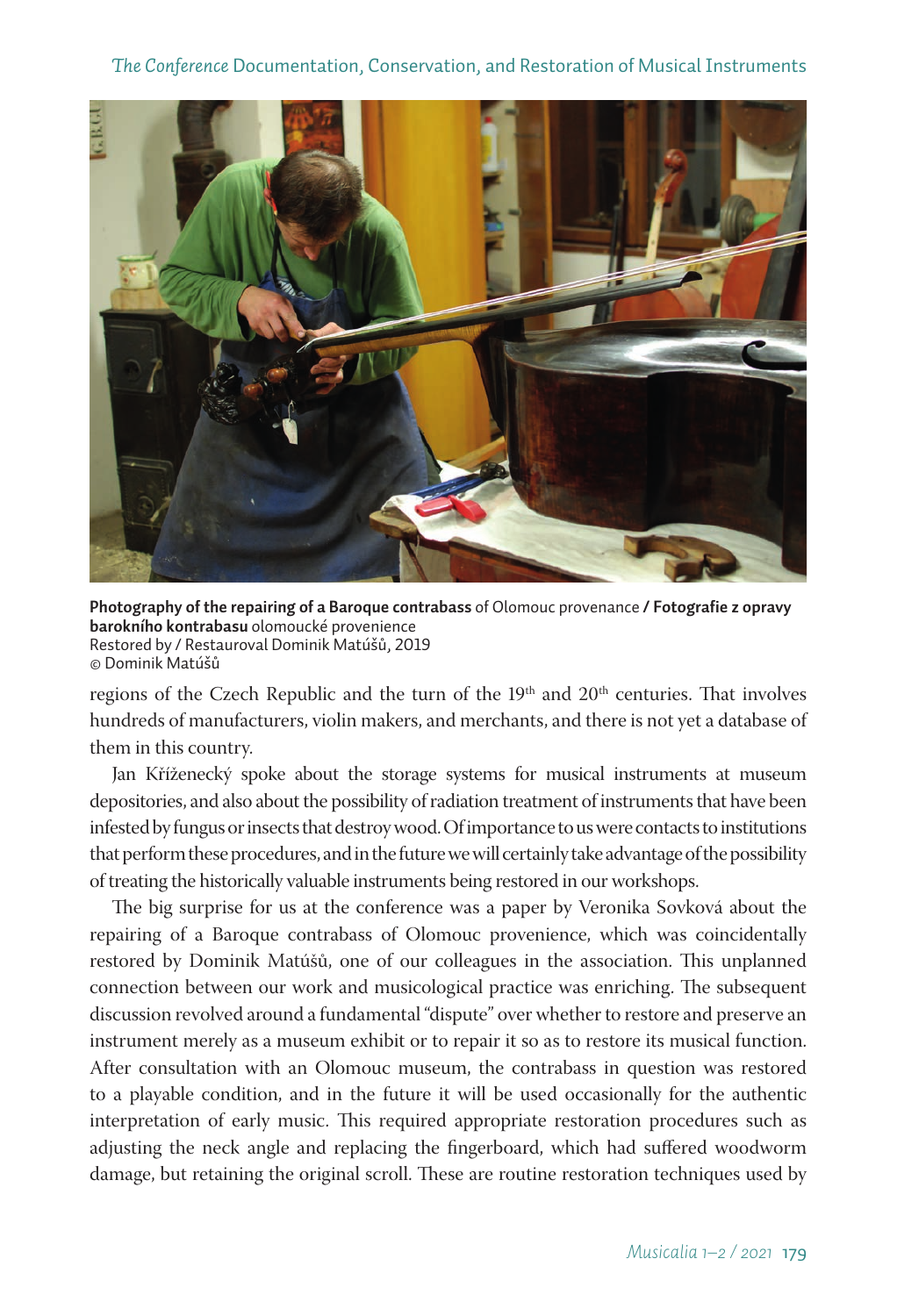### *Pavel Celý Jr.*

violin makers even for many of the most historically valuable instruments. Some of those engaged in the discussion regarded this procedure as too drastic an intervention, going beyond the boundaries of necessary restoration.

The tension between the proponents of the conservation of instruments and those who advocate putting instruments into a playable condition was also apparent from other contributions and discussions, and that issue deserves a separate conference of its own in the future.

In his paper about musical artefacts and caring for them, Petr Koukal dealt with the subject of organs. He told us that abroad one encounters experts who regard it as an absurdity to restore instruments without renewing their musical function (organs as a liturgical instrument), but also others who think that playing historical instruments destroys them, so they should be understood as museum artefacts, and finally a kind of compromise approach that involves the replacement of the parts of an instrument that cannot be repaired while preserving the damaged original parts as museum exhibits that are to be kept permanently together with the instrument.

There was a clear presentation of the procedures used by Jiří Čepelák and Jan Tuláček for restoring plucked string instruments. Because of the fragility of historical lutes and guitars, they usually choose to preserve those instruments while making full-fledged copies of them for use in concert performance.

One positive impression we brought back from the conference was the discovery that our procedures are basically identical to the restoration procedures of the museum staff who handle the most valuable instruments from museum collections, although we cannot compare ourselves with them in terms of craftsmanship and technique (František Kůs and his presentation on repairing a violin made by Didier Nicolas l'aîné from the State Collection of Musical Instruments).

Our master always guided us towards the most sparing restoration methods that would not impact the authenticity of the instrument being repaired: affecting the original varnish as little as possible, using high-quality natural glues and resins, adding missing material as little as possible, the sensitive use of retouching, and all of that in combination with patience, humility, and respect for the instrument maker and for future generations of musicians.

Our greatest pleasure was contact with the MCMI restorers in the museum's restoration workshops.

It would be very beneficial for the future of the field of restoration and for musical artefacts if the team of the Methodological Centre of the Czech Museum of Music could manage to create an institute for advising, consultation, and education of instrument restorers who seek professional development or advice on the restoring of a specific instrument. It would be appropriate to hold similar conferences regularly for the community of experts.

*Address: Pavel Celý, Vaneč 9, 675 71 Pyšel, Czech Republic E-mail: pavel@cely.cz*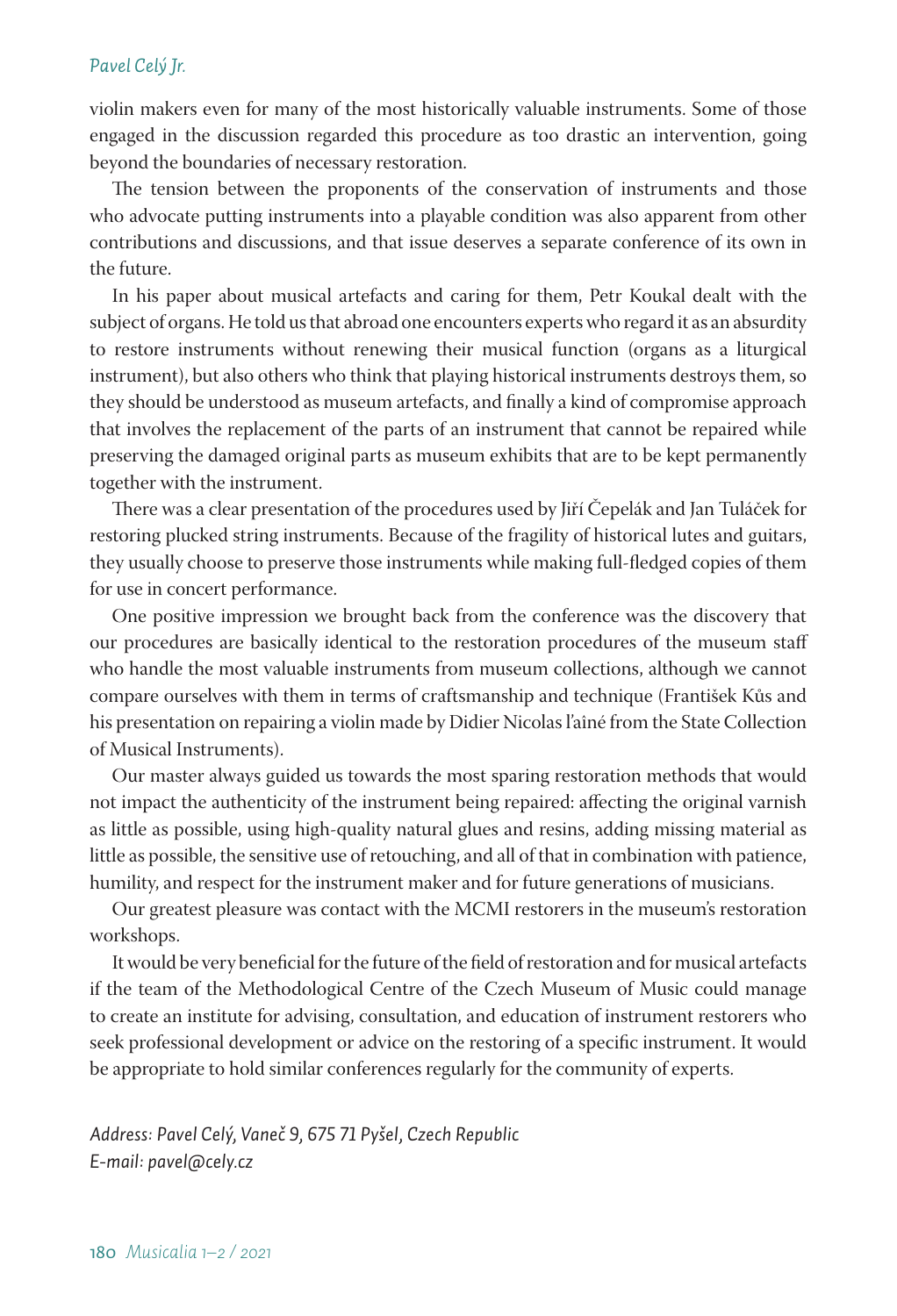# *Konference* **Dokumentace, konzervace a restaurování hudebních nástrojů** *očima houslařů*

# *Pavel Celý ml.*

Ve dnech 16. a 17. června 2021 se v Českém muzeu hudby uskutečnila konference *Dokumentace, konzervace a restaurování hudebních nástrojů*. Kromě muzejních pracovníků z Čech a Moravy a restaurátorů se jí zúčastnilo i šest houslařů ze Sdružení houslařských dílen a řezbářů, založeného před deseti lety mladými houslaři, kteří se vyučili v dílně Pavla Celého staršího (1950–2020). Houslař Pavel Celý st. kladl velký důraz na systematické předávání zkušeností i celoživotní vzdělávání houslařů. Naše sdružení je proto především kruhem dobrých přátel, sdílejících také své poznatky z oboru. Díky tomu se odborně rozvíjíme a dohromady jsme, jak říkával náš mistr, jeden dobrý houslař.

Naše předchozí společné aktivity doposud zahrnovaly návštěvy evropských muzeí, hudebních veletrhů, muzikologických přednášek, koncertů a hudebních kurzů, podíleli jsme se na organizaci několika výstav hudebních nástrojů a besed o houslařství pro veřejnost, nikdy jsme ale neměli možnost konfrontovat své každodenní zkušenosti z houslařských dílen s odborníky z muzejní a restaurátorské praxe.

Na konferenci jsme plnili spíše roli dotazujících se přemýšlivých praktiků (bez ambicí přednést vlastní příspěvky), coby příchozí zvenčí se ale můžeme podělit o autentické dojmy z prostředí, které nám bylo doposud neznámé. Mile nás překvapil velký podíl mladých lidí v oboru, vysoká profesionalita a specializace jednotlivých restaurátorů, zapálenost muzejních pracovníků a kurátorů a také otevřenost restaurátorů Metodického centra dokumentace, konzervace a restaurování hudebních nástrojů (MCMI) při návštěvě dílen muzea s možností diskuse nad konkrétními opravami nástrojů. I přes velkou oborovou pestrost příspěvků a jejich zacílení spíše na muzejní pracovníky jsme v mnoha z nich našli inspiraci pro naši houslařskou praxi.

Jako sci-fi nám v prvních chvílích zněl příspěvek Viktora Hrušky o možnostech zapojení umělé inteligence a strojového učení do tvarové analýzy houslí, která při dostatečném počtu vstupních dat (fotografií nástrojů) umožňuje například graficky znázornit zastoupení jednotlivých houslařských škol podle tvarových specifik nástrojů. Budoucí slibné možnosti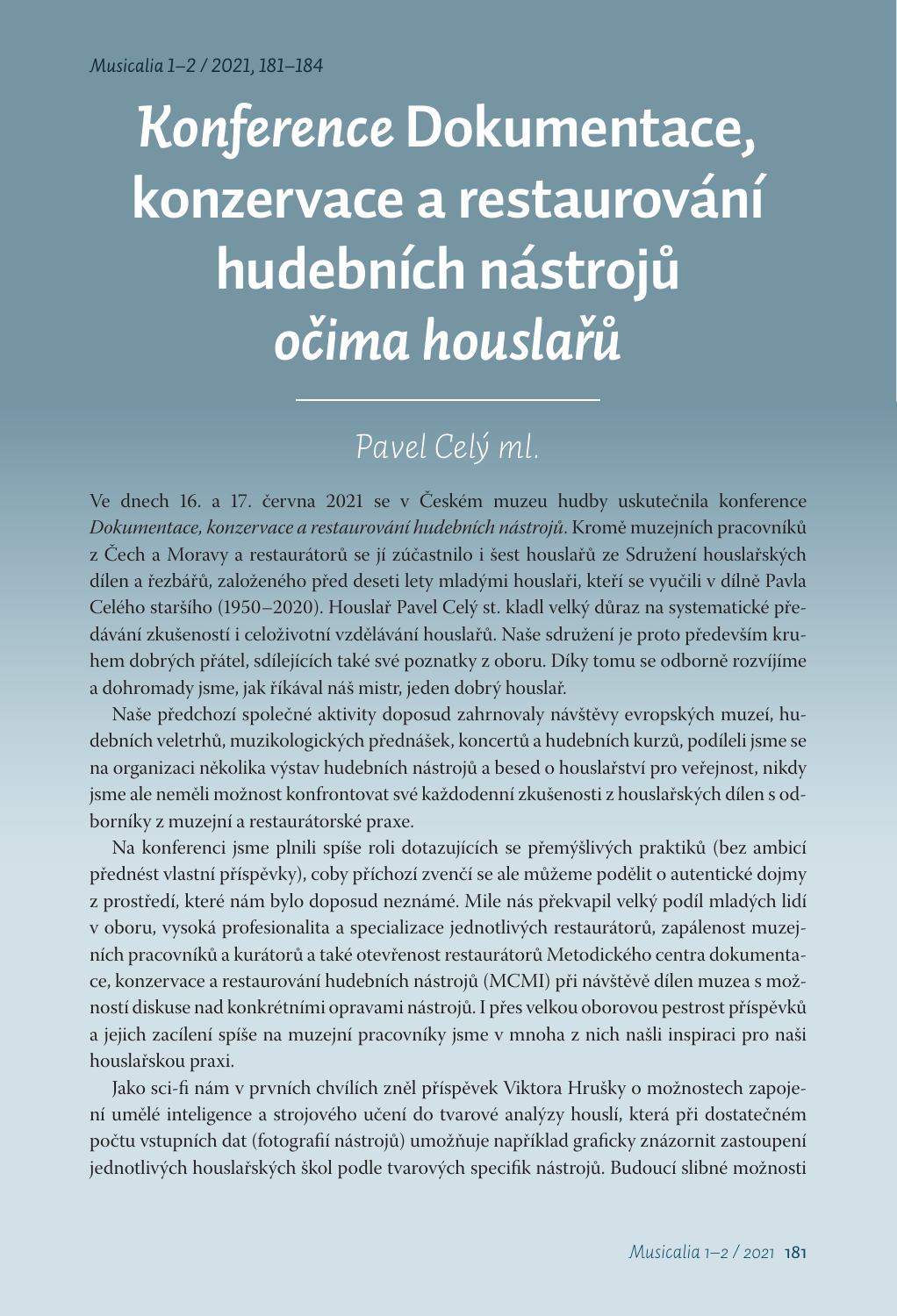### *Pavel Celý ml.*

aplikace byly demonstrovány na obrázcích několika set houslí z databáze MIMO (Musical Instrument Museums online), pro přesnější zařazení nástrojů (geograficky nebo do konkrétní nástrojařské školy) by ale systém vyžadoval více vstupních dat.

Tereza Žůrková, vedoucí sbírky hudebních nástrojů a hlavní organizátorka konference, popsala základní zásady dokumentace hudebních nástrojů. Standardy fotodokumentace nástrojů využijí určitě i naši kolegové houslaři, kteří si vytvářejí vlastní databáze nástrojů, s nimiž se setkali ve svých dílnách, a jsou odhadci či soudními znalci v oboru.

Milan Guštar prezentoval elektronické záznamové zařízení pro monitorování uměleckých předmětů, například celoroční sledování klimatických podmínek varhan, které ale nabízí i mnohá další využití: díky bezdrátovému spojení v reálném čase a miniaturizaci i kontrolu hudebních nástrojů a muzejních exponátů při transportu.

Snad se brzy podaří vytvořit kompletní propojenou databázi historických výrobců a hudebních nástrojů prezentovanou Tomášem Slavickým v rámci projektu MCMI. Každý den se setkáváme v dílnách s mnoha nástroji, u nichž vyvstává potřeba alespoň hrubého časového zařazení a ocenění a následně volby adekvátního restaurátorského postupu. Mezi hudebníky, uměleckými školami a orchestry koluje obrovské množství individuálně stavěných

a manufakturních nástrojů, hlavně z pohraničí a přelomu 19. a 20. století. Manufaktur, houslařů a obchodníků byly stovky a jejich databáze u nás dosud chybí.

Jan Kříženecký hovořil o úložných systémech na hudební nástroje v muzejních depozitářích, ale i o možnosti ozařování nástrojů, které byly napadeny dřevokazným hmyzem a plísněmi. Důležité pro nás byly kontakty na instituce, které tyto zákroky provádějí, a zcela jistě v budoucnu využijeme možnosti ošetření historicky cennějších nástrojů restaurovaných v našich dílnách.

Velkým překvapením konference pro nás byl příspěvek Veroniky Sovkové o opravě barokního kontrabasu olomoucké provenience, který shodou okolností restauroval náš kolega ze sdružení Dominik Matúšů. Toto neplánované propojení naší práce s muzejní praxí bylo obohacující. Následná diskuse se totiž vedla kolem základního "sporu", zda restaurovat a konzervovat nástroj pouze jako muzejní exponát nebo včetně obnovení jeho hudební funkce. Uvedený kontrabas byl po konzultaci s olomouckým muzeem



**Photography of the repairing of a Baroque contrabass** of Olomouc provenance **/ Fotografie z opravy barokního kontrabasu** olomoucké provenience

Restored by / Restauroval Dominik Matúšů, 2019 © Dominik Matúšů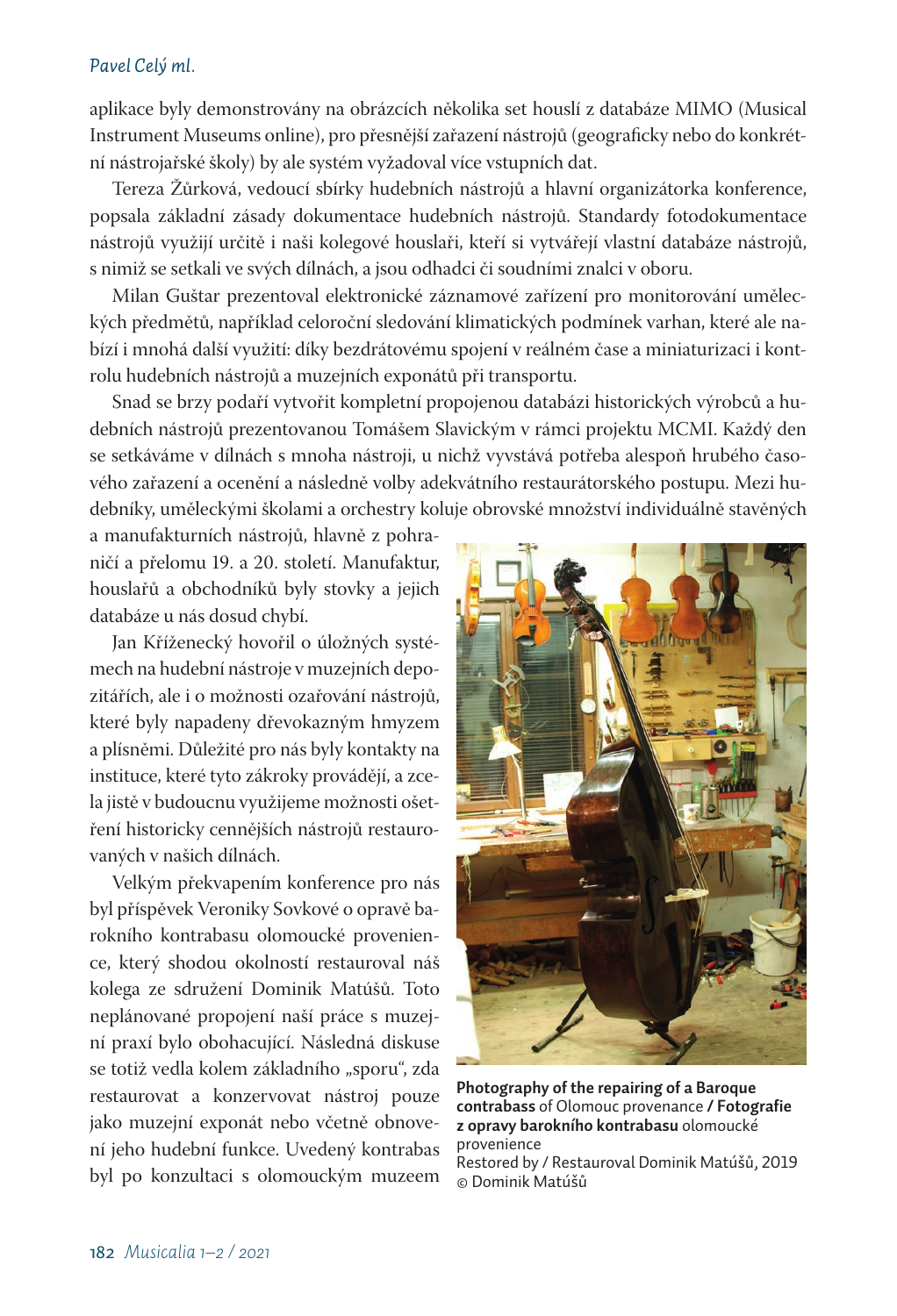# *Konference* Dokumentace, konzervace a restaurování hudebních nástrojů *očima houslařů*

zrenovován do hratelného stavu a bude v budoucnu příležitostně využíván pro autentickou interpretaci staré hudby. To vyžadovalo i adekvátní restaurátorské zásahy, například tzv. "šift" krku, výměnu hmatu krku degradovaného červotočem při zachování původní hlavice. Jedná se o běžnou restaurátorskou houslařskou techniku použitou i u většiny historicky nejcennějších nástrojů. Někteří diskutující vnímali tento postup již jako příliš razantní zásah nad rámec nutných restaurátorských prací.

Napětí mezi zastánci konzervace nástrojů a uvedení nástrojů do hratelného stavu bylo patrné i z dalších příspěvků a diskusí a v budoucnu by si tato problematika zasloužila jistě i samostatnou konferenci.

Petr Koukal se ve svém příspěvku o hudebních památkách a památkové péči věnoval problematice var-





**The Conference** *Documentation, Conservation, and Restoration of Musical Instruments* through the Eyes of Photographers **/ Konference** *Dokumentace, konzervace a restaurování hudebních nástrojů* očima fotografů © NM

han. Přiblížil nám, že i v zahraničí se lze setkat s odborníky, kteří restaurování nástroje bez obnovy jeho hudební funkce (varhany jako liturgický nástroj) považují za absurdní, i s těmi, kteří si myslí, že hraní historické nástroje ničí a je nutné je již brát jen jako muzejní památky, až po jakýsi kompromisní přístup spočívající ve výměně neopravitelného dílu nástroje při zachování původní poškozené části jako muzejního exponátu, který bude trvale uložen společně s ním.

Srozumitelně byly prezentovány přístupy restaurátorů drnkacích nástrojů Jiřího Čepeláka a Jana Tuláčka, kteří s ohledem k subtilní konstrukci historických louten a kytar volí nejčastěji postup konzervace nástroje a pro koncertní provoz raději staví jeho plnohodnotnou kopii.